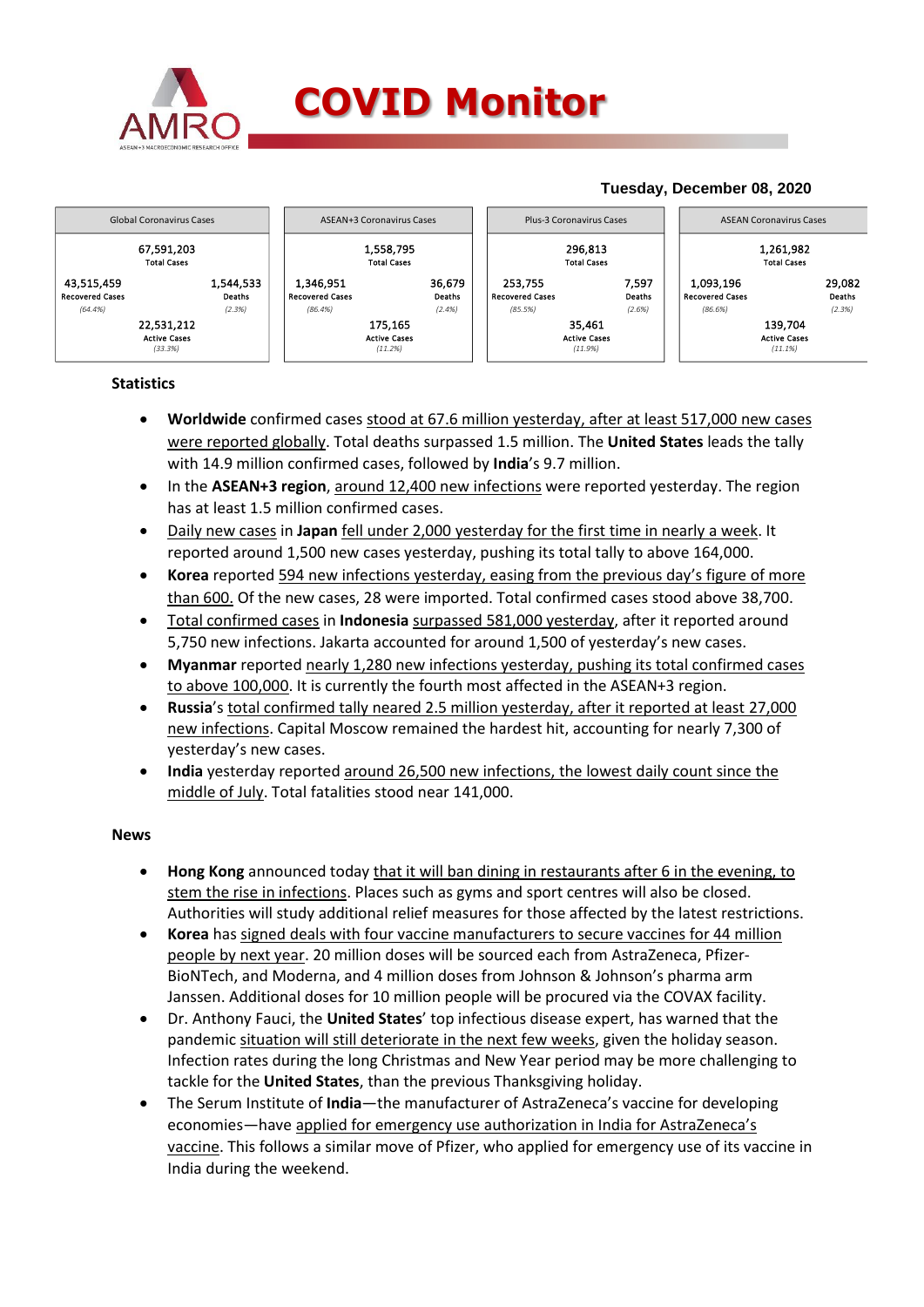

#### Overview of Confirmed COVID-19 Cases

| Economy              | <b>Total</b> | Cases per 1M    | <b>New</b>     | <b>New Cases per</b> | <b>New Cases</b>    | <b>ANew Cases</b> | ∆% New | <b>Total</b>  | <b>New</b>     | <b>Fatality</b> | <b>Total</b> | Recovery        | <b>Active</b> | <b>Resolved cases</b> |
|----------------------|--------------|-----------------|----------------|----------------------|---------------------|-------------------|--------|---------------|----------------|-----------------|--------------|-----------------|---------------|-----------------------|
|                      | <b>Cases</b> | Population      | Cases          | 1M Pop.              | $(7$ -day avg $)^1$ |                   | Cases  | <b>Deaths</b> | <b>Deaths</b>  | Rate (%)        | Recovered    | <b>Rate (%)</b> | Cases         | $(96)^2$              |
| Global               | 67,591,203   |                 | 517,475        |                      |                     | $-16,219$         | 0.8    | 1,544,533     | 8,477          | 2.3             | 43,515,459   | 64.4            | 22,531,212    | 66.7                  |
| ASEAN+3              | 1,558,795    |                 | 12,436         |                      |                     | $-662$            | 0.8    | 36,679        | 212            | 2.4             | 1,346,951    | 86.4            | 175,165       | 66.6                  |
| Plus-3               | 296,813      |                 | 2,204          |                      |                     | $-568$            | 0.7    | 7,597         | 43             | 2.6             | 253,755      | 85.5            | 35,461        | 88.8                  |
| ASEAN                | 1,261,982    |                 | 10,232         |                      |                     | $-94$             | 0.8    | 29,082        | 169            | 2.3             | 1,093,196    | 86.6            | 139,704       | 88.1                  |
|                      |              |                 |                |                      |                     |                   |        |               |                |                 |              |                 |               |                       |
| China                | 86,649       | 62              | 15             | 0.0                  |                     | 0                 | 0.0    | 4,634         | $\mathbf 0$    | 5.3             | 81,732       | 94.3            | 283           | 99.7                  |
| Hong Kong, China     | 6,975        | 914             | 78             | 10.2                 |                     | $-17$             | $1.1$  | 112           | $\mathbf 0$    | 1.6             | 5,626        | 80.7            | 1,237         | 82.3                  |
| Japan                | 164,434      | 1,308           | 1,517          | 12.1                 |                     | $-530$            | 0.9    | 2,299         | 40             | 1.4             | 136,747      | 83.2            | 25,388        | 84.6                  |
| Korea                | 38,755       | 744             | 594            | 11.4                 |                     | $-21$             | 1.6    | 552           | 3              | 1.4             | 29,650       | 76.5            | 8,553         | 77.9                  |
| Indonesia            | 581,550      | 2,155           | 5,754          | 21.3                 |                     | $-335$            | 1.0    | 17,867        | 127            | 3.1             | 479,202      | 82.4            | 84,481        | 85.5                  |
| Malaysia             | 74,294       | 2,236           | 1,600          | 48.2                 |                     | 265               | 2.2    | 384           | $\overline{2}$ | 0.5             | 62,306       | 83.9            | 11,604        | 84.4                  |
| Philippines          | 441,399      | 4,011           | 1,565          | 14.2                 |                     | $-200$            | 0.4    | 8,572         | 18             | 1.9             | 408,702      | 92.6            | 24,125        | 94.5                  |
| Singapore            | 58,273       | 10,220          | 13             | 2.3                  |                     | 8                 | 0.0    | 29            | $\mathbf 0$    | 0.0             | 58,168       | 99.8            | 76            | 99.9                  |
| Thailand             | 4,126        | 61              | 19             | 0.3                  |                     | $-2$              | 0.5    | 60            | 0              | 1.5             | 3,874        | 93.9            | 192           | 95.3                  |
|                      |              |                 |                |                      |                     |                   |        |               |                |                 |              |                 |               |                       |
| Brunei Darussalam    | 151          | 335             | $\mathbf 0$    | 0.0                  |                     | 0                 | 0.0    | 3             | $\mathbf 0$    | 2.0             | 147          | 97.4            | $\mathbf{1}$  | 99.3                  |
| Cambodia             | 350          | 21              | $\overline{2}$ | 0.1                  |                     | 0                 | 0.6    | $\mathbf 0$   | $\mathbf 0$    | 0.0             | 307          | 87.7            | 43            | 87.7                  |
| Lao PDR              | 41           | $6\phantom{1}6$ | $\overline{2}$ | 0.3                  |                     | $\overline{2}$    | 5.1    | $\mathbf 0$   | $\mathbf 0$    | 0.0             | 26           | 63.4            | 15            | 63.4                  |
| Myanmar              | 100,431      | 1,882           | 1,276          | 23.9                 |                     | 168               | 1.3    | 2132          | 22             | 2.1             | 79240        | 78.9            | 19,059        | 81.0                  |
| Vietnam              | 1,367        | 14              | $\mathbf{1}$   | 0.0                  |                     | 0                 | 0.1    | 35            | $\mathbf 0$    | 2.6             | 1,224        | 89.5            | 108           | 92.1                  |
|                      |              |                 |                |                      |                     |                   |        |               |                |                 |              |                 |               |                       |
| Belgium              | 592,615      | 51,456          | 859            | 74.6                 |                     | $-955$            | 0.1    | 17,386        | 66             | 2.9             |              |                 |               |                       |
| France               | 2,294,157    | 35,298          | 3,266          | 50.3                 |                     | $-7,756$          | 0.1    | 55,170        | 366            | 2.4             |              |                 |               |                       |
| Germany              | 1,200,006    | 14,462          | 5,456          | 65.8                 |                     | $-5,454$          | 0.5    | 19,434        | 445            | 1.6             | 888,701      | 74.1            | 291,871       | 75.7                  |
| Italy                | 1,742,557    | 28,930          | 13,679         | 227.1                |                     | $-5,208$          | 0.8    | 60,606        | 528            | 3.5             | 933,132      | 53.5            | 748,819       | 57.0                  |
| Netherlands          | 573,750      | 33,201          | 16,526         | 956.3                |                     | 9,747             | 3.0    | 9,786         | 99             | 1.7             |              | $\sim$          |               | $\sim$                |
| Spain                | 1,702,328    | 36,323          | 17,681         | 377.3                |                     | 17,681            | 1.0    | 46,646        | 394            | 2.7             | 150,376      | 8.8             | 53,521        | 96.9                  |
| Switzerland          | 354,306      | 40,974          | 9,809          | 1,134.4              |                     | 9,809             | 2.8    | 5,495         | 146            | 1.6             | 279,900      | 79.0            | 68,911        | 80.6                  |
| United Kingdom       | 1,742,525    | 25,909          | 19,283         | 286.7                |                     | 2,012             | 1.1    | 61,531        | 286            | 3.5             |              | ÷.              |               | $\sim$                |
|                      |              |                 |                |                      |                     |                   |        |               |                |                 |              |                 |               |                       |
| Brazil               | 6,623,911    | 31,337          | 20,371         | 96.4                 | مهيسة               | $-5,992$          | 0.3    | 177,317       | 376            | 2.7             | 5,897,526    | 89.0            | 549,068       | 91.7                  |
| Canada               | 426,572      | 11,281          | 7,724          | 204.3                |                     | 1,419             | 1.8    | 12,796        | 108            | 3.0             | 344,034      | 80.7            | 69,742        | 83.7                  |
| Argentina            | 1,466,309    | 32,190          | 3,199          | 70.2                 |                     | $-79$             | 0.2    | 39,888        | 118            | 2.7             | 1,300,696    | 88.7            | 125,725       | 91.4                  |
| Mexico               | 1,182,249    | 9,302           | 6,399          | 50.3                 |                     | $-1,056$          | 0.5    | 110,074       | 357            | 9.3             | 873,555      | 73.9            | 198,620       | 83.2                  |
| Peru                 | 973,912      | 29,671          | 1,224          | 37.3                 |                     | $-604$<br>16,749  | 0.1    | 36,274        | 43             | 3.7             | 907,654      | 93.2            | 29,984        | 96.9                  |
| <b>United States</b> | 14,882,898   | 44,956          | 191,270        | 577.8                |                     |                   | 1.3    | 282,362       | 1,393          | 1.9             | 5,714,557    | 38.4            | 8,885,979     | 40.3                  |
| Australia            | 27,987       | 1,077           | 15             | 0.6                  |                     | 8                 | 0.1    | 908           | $\mathbf 0$    | 3.2             | 25,646       | 91.6            | 1,433         | 94.9                  |
| India                | 9,703,770    | 7,085           | 26,567         | 19.4                 |                     | $-6,414$          | 0.3    | 140,958       | 385            | 1.5             | 9,178,946    | 94.6            | 383,866       | 96.0                  |
| Iran                 | 1,051,374    | 12,494          | 10,827         | 128.7                |                     | $-734$            | 1.0    | 50,594        | 284            | 4.8             | 742,955      | 70.7            | 257,825       | 75.5                  |
| Russia               | 2,466,961    | 16,826          | 27,798         | 189.6                |                     | -903              | $1.1$  | 43,122        | 447            | 1.7             | 1,939,393    | 78.6            | 484,446       | 80.4                  |
| Saudi Arabia         | 358,922      | 10,325          | 209            | 6.0                  |                     | 22                | 0.1    | 5,977         | 12             | 1.7             | 349,168      | 97.3            | 3,777         | 98.9                  |
| South Africa         | 817,878      | 13,695          | 3,313          | 55.5                 |                     | $-803$            | 0.4    | 22.249        | 43             | 2.7             | 745,750      | 91.2            | 49.879        | 93.9                  |
|                      |              |                 |                |                      |                     |                   |        |               |                |                 |              |                 |               |                       |

Data as of 7/12/2020

Source: Haver Analytics, sourced from Johns Hopkins University; AMRO staff calculations.<br>Notes: New cases since previous day. ∆% refers to percentage change since previous day. Fatality rate measured as deaths per confirm